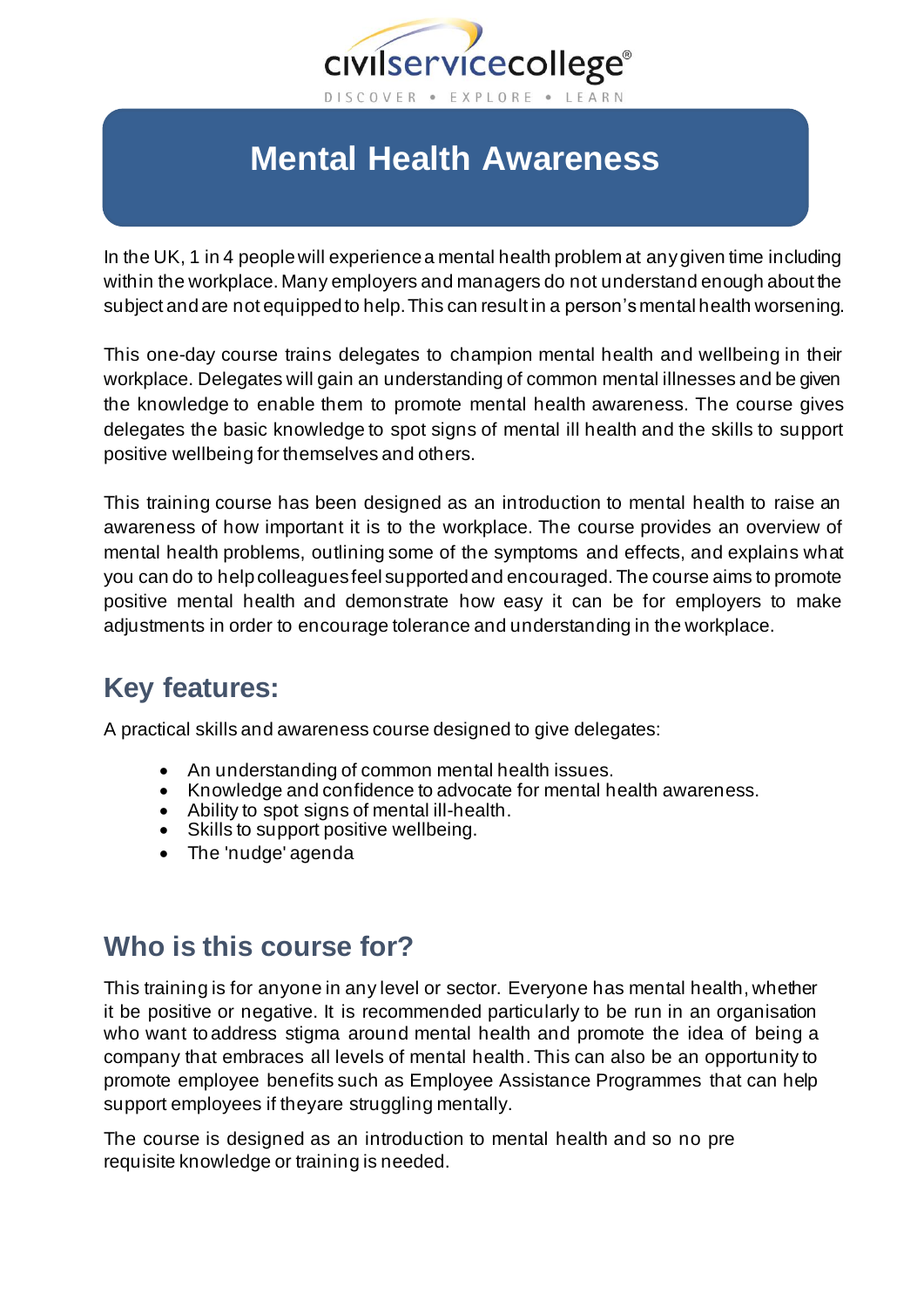

## **Method**

- Sharing of ideas, with interactive methods to connect individuals' experience
- Breakout group work on key issues & to aid learning using case studies
- Working together to pick apart and explore some key concepts
- Facilitated discussion with summary of key issues and learning

The course is delivered in 2 sessions either online or face to face which covers.

- Mental health and stress in the workplace
- Stigma and discrimination
- Depression, Anxiety disorders and other mental health conditions
- Early warning signs of mental ill health
- Alcohol, drugs and mental health
- How to help others using a framework
- How to build a mentally healthy place to work
- What other support do you need?

## **Learning Outcomes**

By the end of this course, learners will:

- Understand what is meant by 'mental health'.
- Be aware of the legal responsibilities that employers have in relation to mentalhealth.
- Have an understanding of some of the most common mental health problems.
- Understand ways in which people can manage their individual mental health to makeeveryday living easier.
- Be aware of how to support a colleague with a mental health problem in theworkplace.
- Understand how to promote a healthy, non-discriminatory working environment.
- Have knowledge of the workplace adjustments that can be made to help anemployee with a mental health problem.